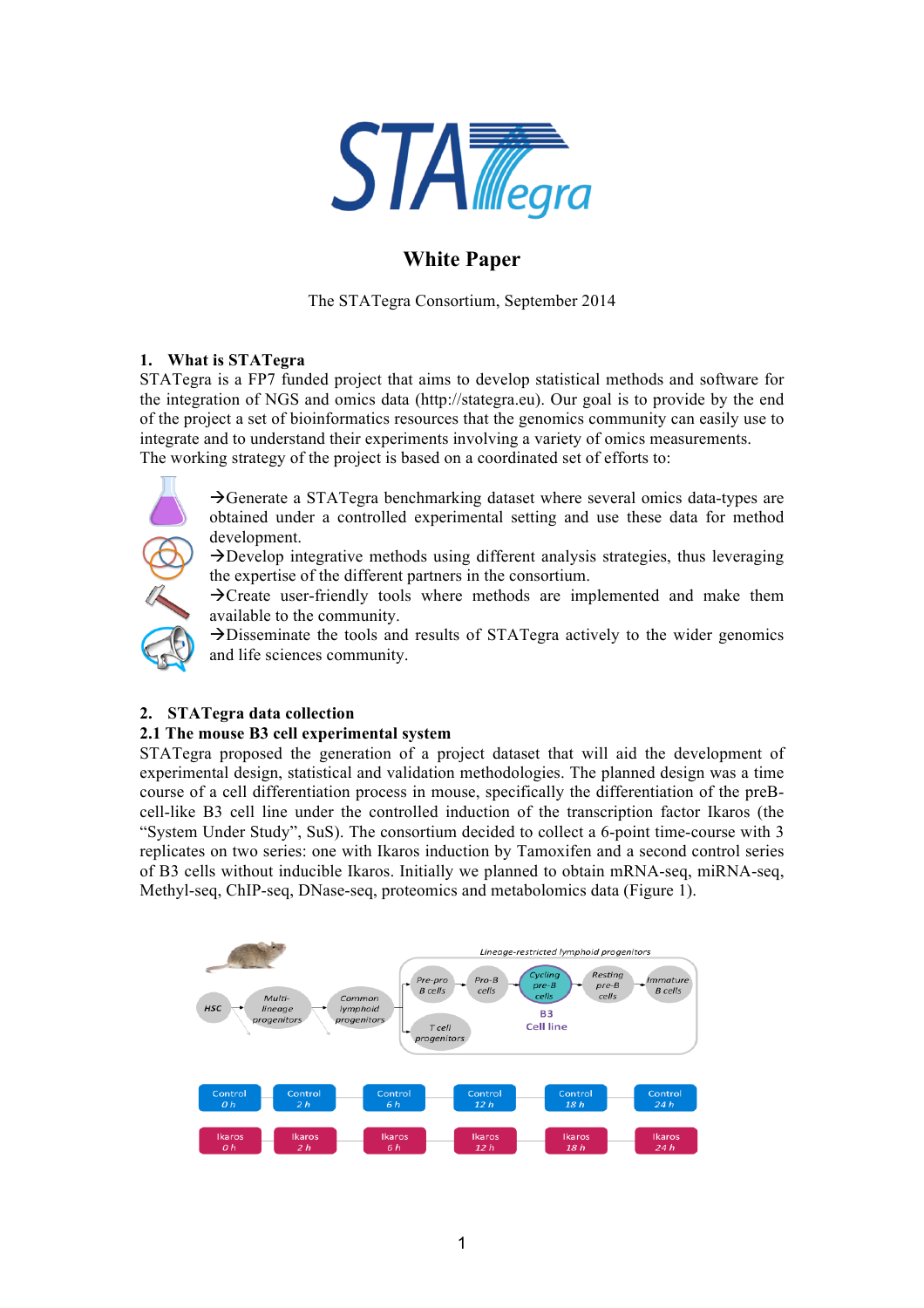## **2.2 The STATegra data so far.**

The time-course data collection is nearly complete with most of the planned data available (Table 1).

| <b>Technology</b> | <b>Planned</b><br><b>Samples</b> | <b>Raw Files</b>  | <b>Processed Files</b> | Due complete<br>set* |
|-------------------|----------------------------------|-------------------|------------------------|----------------------|
| mRNA-seq          | 36                               | $36(100\%)$       | $36(100\%)$            | completed            |
| miRNA-seq         | 36                               | 38 (105%)         | 38 (105%)              | completed            |
| RRSB-seq          | 36                               | 12(33%)           | 12(33%)                | <b>End September</b> |
| DNase-seq         | 36                               | $36(100\%)$       | $36(100\%)$            | completed            |
| ChIP-seq          | <b>NA</b>                        | 6 (previous data) | 6 (previous data)      | to be decided        |
| proteomics        | 36                               | $36(100\%)$       | 36 (80%)               | end September        |
| metabolomics      | 36                               | 48 (125%)         | 48 (125%)              | completed            |

**TABLE 1. STATEGRA DATA COLLECTION**

## **2.3 Data pre-processing**

While the development of routines for the pre-processing of different omics data types was not a goal of the STATegra project, we found that pre-processing was a key step in data analysis and we have spent significant time on this part of the analysis (Figure 2). This led to important insights of several issues that need to be taken into account when pre-processing large integrative datasets:

- a) Batch effects: We detected batch effects in a number of technological platforms we have used, and have implemented both experimental design and analysis procedures to mitigate batch effects.
- b) Normalization factors. Upon Ikaros induction cells shrinks. Depending of the technology used, this has to be taken into account differently. While metabolomics, proteomics or DNase-seq uses a fixed amount of cells as starting material, RNA-seq uses a fixed amount of RNA (involving different number of cells). Therefore a normalization on cell size needs to be applied to RNA-seq data to make these values integrable with the other omics data-types. We were able to estimate cell-size normalization factors thanks to the use of exogenous RNAs added to the RNA samples.
- c) Relative vs independent measurements. While measurements for sequencing technologies provide an independent value for each sample, measurements in proteomics and metabolomics use a reference standard that is shared between each Ikaros induced sample and its matching control. This means that for these last omics technologies only Ikaros/Control ratio values and not sample-alone values are meaningful. This also affects how data must be used at integration.



**FIGURE 2 OVERVIEW STATEGRA PRE-PROCESSING PIPELINES**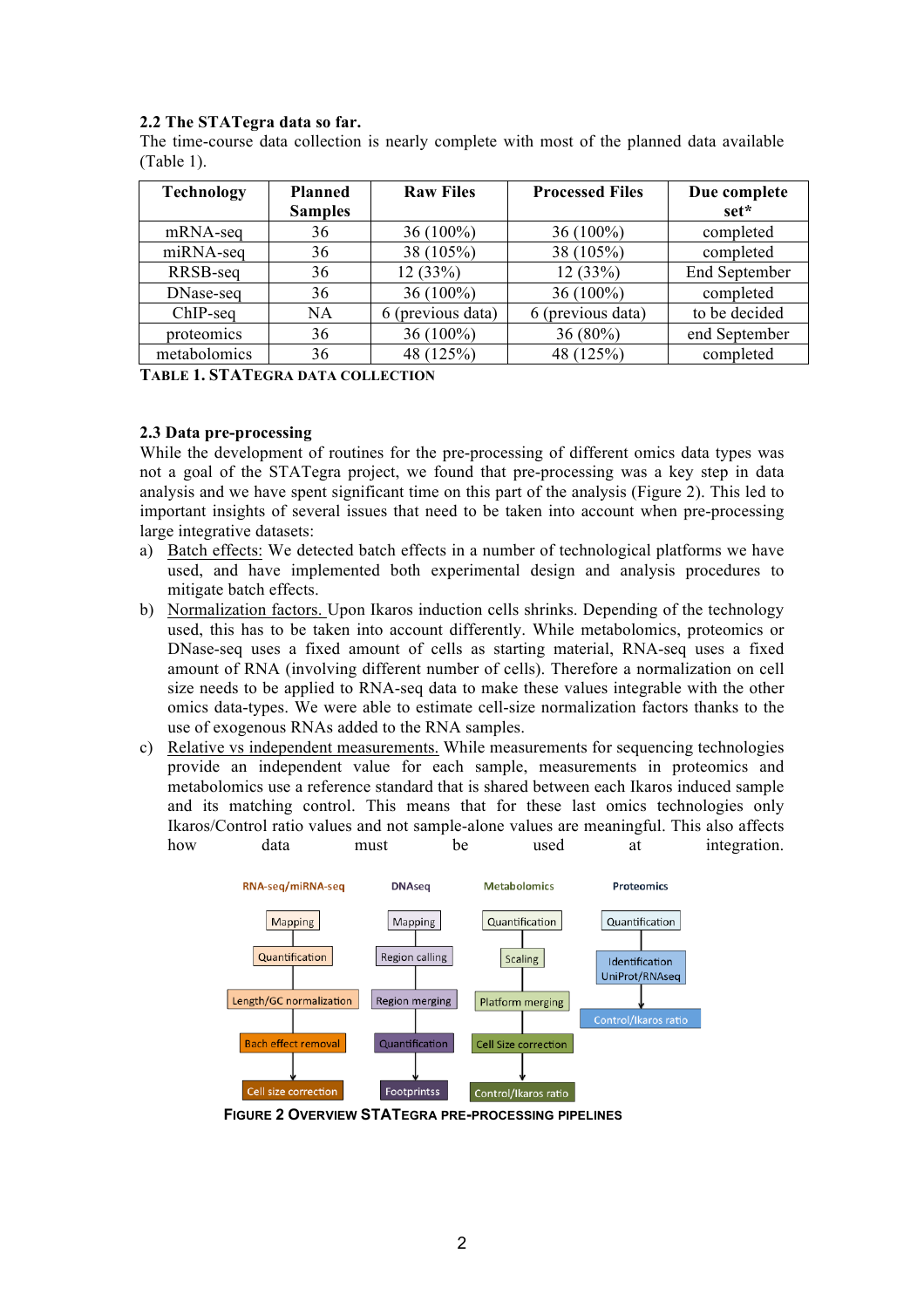#### **3. Development of the STATegra Knowledge Base**

We have created a Knowledge Base (KB) to host consortium data and relevant to the SuS public. The goal of the KB is to become a repository of omics information useful for methods development that will also gather the knowledge created during the project. Next to the STATegra data, the KB integrates up to 12 different data sources, including gene expression and annotation, protein-protein interaction data, metabolomics and pathway information, gene regulatory information involving Transcription Factor and microRNAs regulation. At present the KB has defined routines for mapping genomic coordinates to gene and for linking metabolomics and protein information to gene elements. The platform implements different interfaces to retrieve data including cross database queries and different integrative visualization engines. These include Mouse gene cards displaying all joined database and project data at the gene level, and integrative local network graphs that represent graphically different layers of molecular regulation and interaction for particular genes or set of genes. For example, this visualization can represent the local molecular network around Ikaros showing all its regulating transcription factors, target genes, gene expression along different conditions, miRNA regulators, etc (Figure 3). The KB is available through the STATegra project web page, so far restricted to the members of the consortium. It will be made public at the end of the project.



**FIGURE 3 EXAMPLE IKAROS INTEGRATED NETWORK AT KB**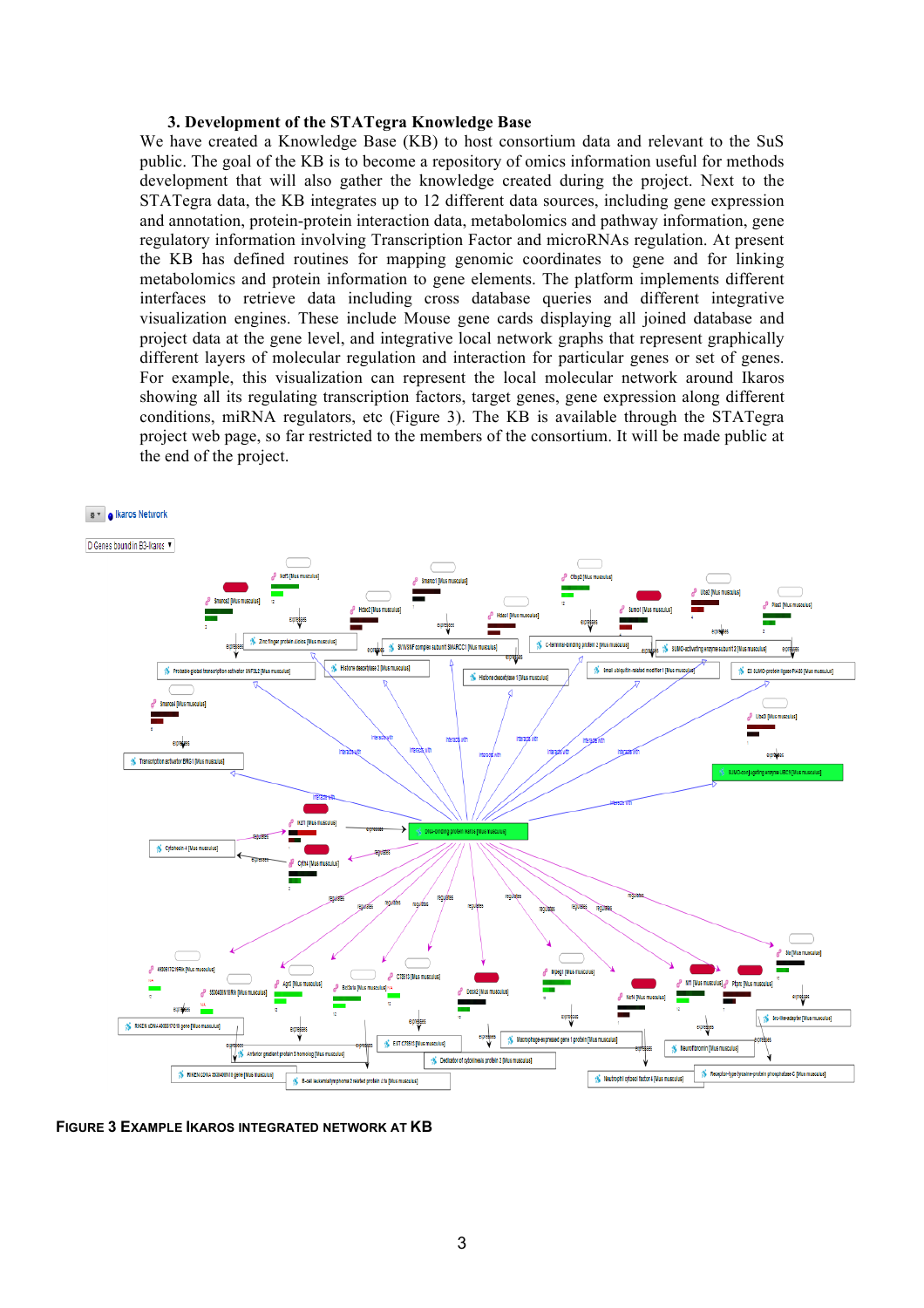### **4. Development of Analysis Methods**

Methodological developments have proceeded within three different areas: methods for data integration within a defined experimental design, methods for integration of heterogeneous dataset, and analysis of noise and performance metrics in heterogeneous datasets and experimental design.

#### **4.1. Methods for integration of datasets within the same experimental design**

The development of methods for integrative omics data analysis was initiated with the utilization of public datasets and some of the pilot STATegra datasets that were obtained at the very beginning of the project. Briefly these methods and their major characteristics are:

#### EXPLORATIVE APPROACHES

- (1) **Data Fusion Methods** is a strategy to analyze jointly the overall common and distinct variability of different omics data types measured over the same set of samples. The results of this analysis are multiple PCA models where clustering of samples for the common variability component and clustering for omics-specific variability can be visualized. The approximation is valuable to explore relationshios across multi-omics dataset.
- (2) **OmicsClustering** is a clustering method based on the combined and weighted distances between genes calculated on the basis of several omics measurements. The algorithm requires a mapping startegy to assign non-gene features (such as ChiP-seq peaks) to genes. The approach is interesting to see gene associations due to different regulatory characteristics of genes.

Both DataFusion and OmicsClustering are implemented in the STATegRa R packaged that has been submitted to the Bioconductor repository (see also software section).

#### PATHWAY-BASED

(3) **Paintomics**. Paintomics is a data integration approach based on the joint visualization of different omics data-types on the template of KEGG pathways. The tool displays gene expression, protein, methylation or metabolic changes at protein or metabolite positions of the pathway map. The published version allowed integration of metabolomics and gene expression data, while the current version under development integrates any type of omics data that can be associated to genes. The application also incorporates a multi-omic functional enrichment test to identify significant pathways acounting for different types of omics data.

**Pathway Network Analysis**. It is a methodology to create a global network of pathways interactions from gene expression data. Currently we are extending the approach to include metabolomics and proteomics data. The method reveals functional relationships between pathways and key genes involved in these interconnections.

#### VARIABLE SELECTION

**(4) Integration of omics time course datasets with maSigPro**. We have applied this approach to the integration of RNA-seq and DNase-seq data. Basically we model each omics time course using the Next-maSigPro approach, developed at CIPF, and then create a classification matrix where the profile relationshiop of each gene with its associated DNase HyperSensitive (DHS) regions is categorized according to their patterns of change, for example gene expression goes up and the associated DHS regions remains flat. Genes at each expression-DHS pair category are further analyzed in terms of functional enrichment, regulatory motifs and network properties. The method is interesting to explore patterns of chromatin changes associated to gene expression changes. The approach could be generalized to model other tye of timecourse omics data pair-wise relationships.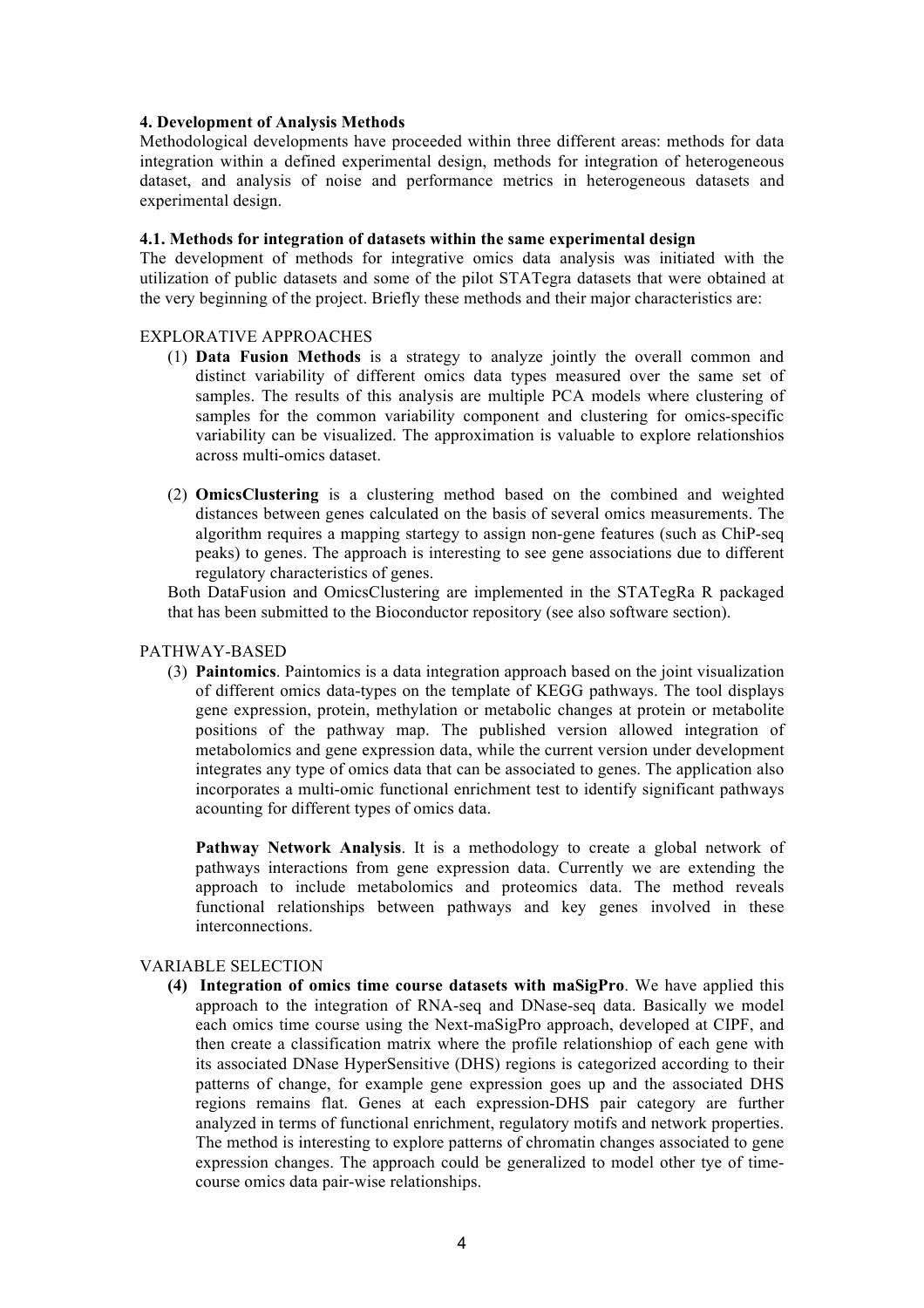- **(5) Machine learning approaches**. In this approach we first apply classification trees to identify different clusters of genes with similar "regulatory programmes", understood as the set of regulatory variables (methylation, microRNAs, DHS regions, etc) that predict the expression of their associated gene. Then we use structural equations to model the expression of each gene as a function of its candidate regulators**.**
- (6) **Mens for Machina (MxM)**. This package developed by FORTH implements the Statistically Equivalent Signatures (SES) algorithm, i.e., a feature selection method that aims at discovering the minimally-sized set(s) of variables that are needed for optimally predict a given output.

#### NETWORK MODELLING

**(7) Dynamic Network Modelling**. The method models analyzes ChIP-seq and DNaseseq data to infere the binding of TFs to specific gene related hypersensitivity regions and create a time-resolved network of TF-target binding interactions. The approach incorporates gene expression data to monitor which genes are actually expressed and set them as seed of new chromatin interactions in sucessive time points.

| <b>Method</b>          | On data                                 | <b>Output</b>                                                | <b>Class</b>      |
|------------------------|-----------------------------------------|--------------------------------------------------------------|-------------------|
| Time course<br>models  | RNA-seg/other                           | Selection of genes with<br>specific correlation<br>patterns  | Gene selection    |
| Multi-random<br>forest | All gene<br>regulation<br>omics         | The regulators of the<br>expression of a gene                | Local networks    |
| Dynamic<br>networks    | DNAse-seq/<br>RNA-seq                   | Regulatory program                                           | Global networks   |
| Data Fusion            | All omics                               | Combined PCA analysis                                        | Data set overview |
| Omics<br>Clustering    | All omics                               | Cluster of genes<br>according to several<br>omics data types | Gene Clusters     |
| Paintomics             | RNA-seg,<br>proteomics,<br>metabolomics | Integrated visualization<br>over pathways                    | Enriched pathways |
| PANA                   | RNA-seq,<br>proteomics,<br>metabolomics | Network of pathways                                          | Global networks   |

**FIGURE 4 STATEGRA METHODS FOR INTEGRATIVE ANALYSIS**

#### **4.2 Methods for causal discovery using data from heterogeneous sources**

This WP addresses the problem of integrating datasets of diverse origins, typically found in the public domain, that target the same experimental system but have not a shared experimental design. Three methodologies have been proposed:

- (1) **COmbINE**. This algorithm infers causal structures from the integrative analysis of collections of data sets that measure overlapping sets of variables under different experimental conditions. The method assumes that there are common underlying causal relationships in the data measured in different experiments and can infer relationships between variables even if they have not been measured together
- (2) **CNMA**. The **Causal Network Meta-Analysis** integrate datasets that share experimental conditions and variables to the aim of creating a larger dataset that can be efficiently used in causal network inferential analysis. The goal in such case is to account for possible bacth effect that reveal the source of each dataset and need to be removed to allow proper causal network analysis.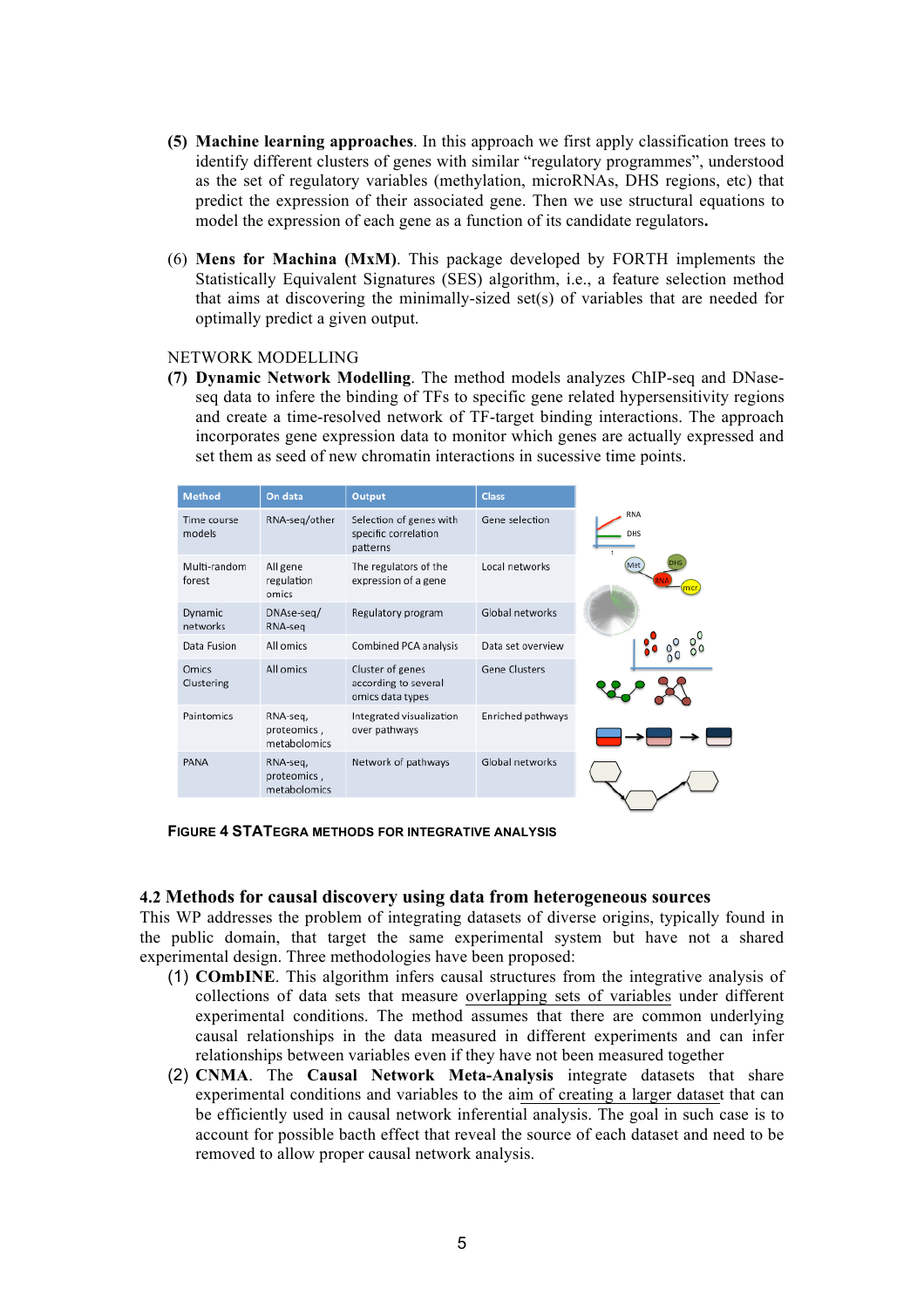(3) Methods for **integrating prior knowledge and data** that learn causal networks in the context of prior causal knowledge, e.g., that X causally affects, directly or indirectly, Y. These algorithms can be used in combination with the previous ones, particularly with the Causal Network Meta-Analysis algorithms.

### **5. Methods for integrative experimental designs**

In this WP we aim to provide insights of the different aspects that need to be taking into account when designing experiments involving multiple omics data types. Our first approach has been de study and definition of the **Figure of Merits** (FoM) that characterize each technology as a way to uniform languages and be able to assess performance metrics for each data type. FoM evaluated include Sensitivity, Reproducibility, Selectivity, Detection Limit, Dynamic Range, Coverage and Identification. Some of these metrics have been used for comparative performance analysis across omics data types of the STATegra and public datasets to perform a systematic analysis of **noise in omics technologies**. We show that noise and performance levels can significantly vary across data types and that this has an effect on the power size calculations.

#### **6. Software development**

STATegra aims at generating user-friendly software for the scientific community. Apart from the KB, the following tools have been developed or are under development:

#### **6.1 STATegra Experiment Management System**

The STATegraEMS is a java application for the annotation, storage and tracking of omics experiments. The idea behind this development is to provide a tool for experimentalists who set up multiple sequencing and omics projects or obtain datasets from different omics providers, to organize and document their experiments. The system is built around three modules: the Experiment module that annotates data on experiments such as the experimental design and omics platform involved. The second part is the Sample module, where all information about biological conditions, replicates and analytical extractions are documented, and third part is the Analysis module that annotates information on raw data production, intermediate steps of data processing and final "clean" data (Figure 5). The application can be downloaded from the STATegra web site and installed locally at the user's site.

| O Refresh screen [7] Show help tips           |                                                                                                                                                                                                        | $\triangle$ admin $\sim$ |  |  |  |
|-----------------------------------------------|--------------------------------------------------------------------------------------------------------------------------------------------------------------------------------------------------------|--------------------------|--|--|--|
| Analysis Form                                 |                                                                                                                                                                                                        |                          |  |  |  |
| Analysis pipeline overview                    |                                                                                                                                                                                                        |                          |  |  |  |
|                                               |                                                                                                                                                                                                        |                          |  |  |  |
|                                               | Raw data<br>Intermediate step<br>Processed data<br>Analytical Sample<br>mRNA-seg<br>Region Calling<br>Mapping<br>AR001.001.001<br>K562_R1_RNA-seq_fast<br>K562_R1_mRNA-seq_map<br>K562_R1_mRNAseq_junc |                          |  |  |  |
| Raw data details                              |                                                                                                                                                                                                        |                          |  |  |  |
| General details                               |                                                                                                                                                                                                        |                          |  |  |  |
|                                               | Step ID: 0 ST0001.001                                                                                                                                                                                  |                          |  |  |  |
| Analytical Sample: @ AR001.001.001            | $\alpha$                                                                                                                                                                                               |                          |  |  |  |
|                                               | Step Name: K562_R1_RNA-seq                                                                                                                                                                             |                          |  |  |  |
|                                               | File location: @ http://hgdownload.cse.ucsc.edu/goldenPath/hg19/encodeDCC/wgEncodeCaltechRnaSeq/wgEncodeCaltechRnaSeqK562R2x75II200Fa<br>stqRd1Rep1V2.fastq.tgz                                        |                          |  |  |  |
| Submission date: 2013/07/11                   |                                                                                                                                                                                                        |                          |  |  |  |
| Last edition date: 2013/07/11                 |                                                                                                                                                                                                        |                          |  |  |  |
|                                               | Owners: 0   admin   testuser2                                                                                                                                                                          |                          |  |  |  |
| Technology: o mRNA-seq                        |                                                                                                                                                                                                        |                          |  |  |  |
| Sequencing details                            |                                                                                                                                                                                                        |                          |  |  |  |
| Equipment details                             |                                                                                                                                                                                                        |                          |  |  |  |
| Platform Family: <sup>O</sup> Solexa Illumina |                                                                                                                                                                                                        |                          |  |  |  |
|                                               | Platform Model: O Solexa Illumina Genome Analyzer II                                                                                                                                                   |                          |  |  |  |
| Base calls: <sup>@</sup> Base space           |                                                                                                                                                                                                        |                          |  |  |  |
| Concension does (Millian of                   | <b>The Community</b>                                                                                                                                                                                   |                          |  |  |  |

**FIGURE 5 SCREEN-SHOT STATEGRA EMS DATA ANALYSIS FORM**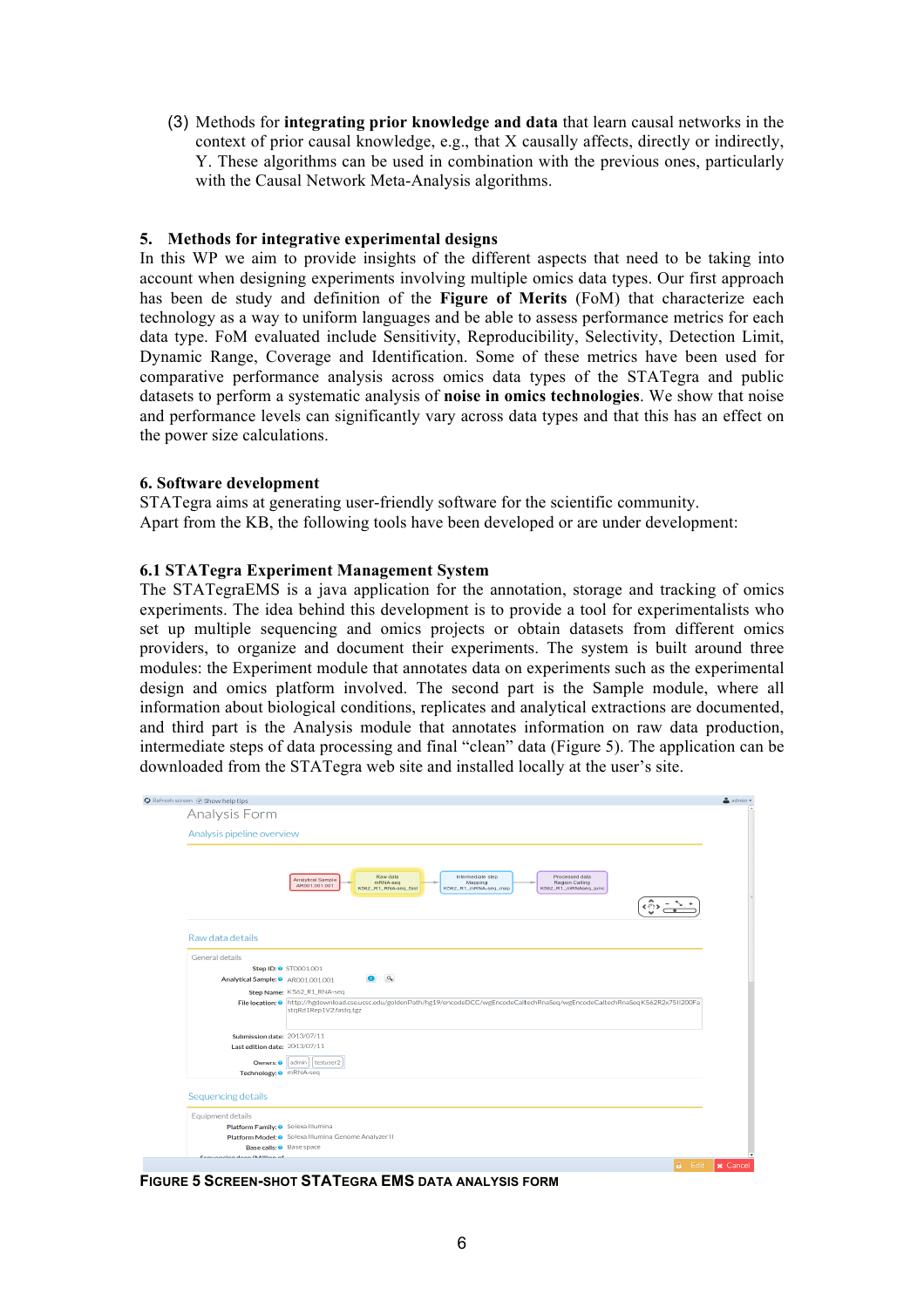## **6.2 The STATegRa R package**

The STATegra project is committed to provide all new statistical methodologies as R packages to be disseminated through the Bioconductor repository among the scientific community. We decided to create one unified R package –STATegRa- to include all developments to enhance the impact and visibility of the project. A first release of package has been created and submitted to Bioconductor. The package defines methods and classes to call, process and plot multiple omics types and contains two basic functions for integrated visualization of omics dataset: OmicsClustering and OmicsPCA (DataFusion). Future developments of the consortium will be integrated in this software platform.

## **6.3. The Systems Biology CLC bio platform**

The Systems Biology CLC bio platform is conceived as an update of the current CLCbio workbench, which accepts, integrates and processes multiple omics data-types. An alpha version has been released for evaluation by partners that include the central additions to the existing CLCbio Genomic Workbench to make it amenable to integration with STATegra developments. These additions are:

\* R plug-in, for integration of the STATegRa package

\* Biomax plug-in, for integration with the KB and retrieval of a priori information from the KB into the CLCbio platform

\* Development of a generic Peak-caller to be able to deal with peak-based STATegra data, such as ChIP-seq and DNase-seq data.

## **7. Dissemination activities**

STATegra is holds an active dissemination of its scientific activities. The project can be followed at social media and thought the workshops organized by the Consortium: facebook, twitter

- Website: http://stategra.edu
- Facebook: STATegra<br>• Twitter: @stategra
- Twitter: @stategra
- Worshops:
	- o "High-Throughput Omics and Data Integration" in collaboration with SeqAhead, Barcelona March 2013
	- o "The next NGS challenge Conference: data processing and integration" in collaboration with ISCB, SeqAhead and EMBnet, Valencia, May 2013
	- o "Massive Data Analysis Course", Valencia, March 2014
	- o "Workshop in Experimental pipelines and post-analysis in NGS and omics data", Amsterdam,March 2014.
	- o "Statistical Methods for Omics Data Integration and Analysis", Crete November 2014) with special invitation to EU Omics Consortia.
- Collaborations with EU projects involving omics data analysis: CostAction SeaAhead, ALLBIO, Profilic and Cost Action EpiConcept
- We have established an agreement with BMC to publish STATegra series in their Open Access journals. A first special issue has been published in BMC Systems Biology (Volumen 8, Supplement 2 : "Selected articles from the High-Throughput Omics and Data Integration Workshop").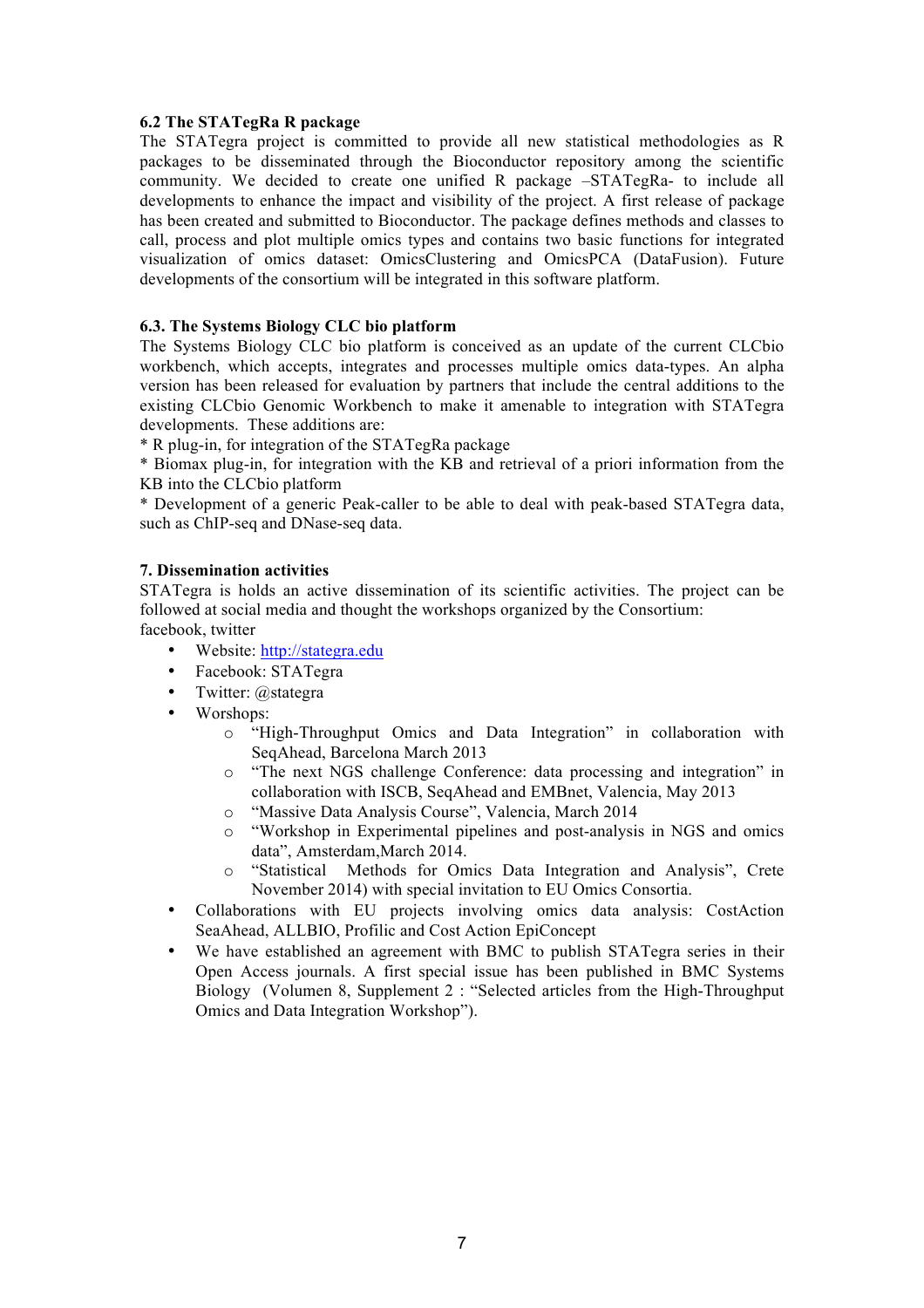### **STATegra publications:**

All STATegra publications except for one are Open Access papers:

- 11. Nueda MJ, Tarazona S, Conesa A. Next maSigPro: updating maSigPro bioconductor package for RNA-seq time series. Bioinformatics. 2014 Sep 15;30(18):2598-602.
- 10. Sansoni V, Casas-Delucchi CS, Rajan M, Schmidt A, Bönisch C, Thomae AW, Staege MS, Hake SB, Cardoso MC, Imhof A (2014) The histone variant H2A.Bbd is enriched at sites of DNA synthesis. Nucleic Acids Res.
- 9. Gomez-cabrero, D., Abugessaisa, I., Maier, D., Teschendorff, A., Merkenschlager, M., Gisel, A., … Tegnér, J. (2014). Data integration in the era of omics : current and future challenges. BMC Systems Biology, 8(Suppl 2), I1. doi:10.1186/1752-0509-8-S2-I1 (Highly Accessed Paper)
- 8. Conesa, A., & Mortazavi, A. (2014). The common ground of genomics and systems biology. BMC Systems Biology, 8(Suppl 2), S1. doi:10.1186/1752-0509-8-S2-S1
- 7. Diego, R. H. De, Boix-chova, N., Gómez-cabrero, D., Tegner, J., Abugessaisa, I., and Conesa, A. (2014). STATegra EMS : an Experiment Management System for complex next-generation omics experiments. BMC Systems Biology, 8(Suppl 2), S9. doi:10.1186/1752-0509-8-S2-S9
- 6. Ponzoni, I., Nueda, M., Tarazona, S., Götz, S., Montaner, D., Dussaut, J., … Conesa, A. (2014). Pathway network inference from gene expression data. BMC Systems Biology, 8(Suppl 2), S7. doi:10.1186/1752-0509-8-S2-S7
- 5. Reshetova, P., Smilde, A. K., van Kampen, A. H., & Westerhuis, J. a. (2014). Use of prior knowledge for the analysis of high-throughput transcriptomics and metabolomics data. BMC Systems Biology, 8(Suppl 2), S2. doi:10.1186/1752-0509-8-S2-S2
- 4 Schmidt, A., Forne, I., & Imhof, A. (2014). Bioinformatic analysis of proteomics data. BMC Systems Biology, 8(Suppl 2), S3. doi:10.1186/1752-0509-8-S2-S3
- 3. Mortazavi A, Pepke S, Jansen C, Marinov GK, Ernst J, Kellis M, Hardison RC, Myers RM, Wold BJ (2013) Integrating and mining the chromatin landscape of cell-type specificity using self-organizing maps. Genome Research.
- 2. de la Rica L, Urquiza JM, Gómez-Cabrero D, Islam AB, López-Bigas N, Tegnér J,Toes RE, Ballestar E. (2013) Identification of novel markers in rheumatoid arthritis through integrated analysis of DNA methylation and microRNA expression. Journal of Autoimmunity 2013 Gen 7. (Not OpenAccess)
- 1. Giorgos Borboudakis, Ioannis Tsamardinos (2013) Scoring and Searching over Bayesian Networks with Informative, Casual and Associative Priors", Uncertainty in Artificial Intelligence (UAI).